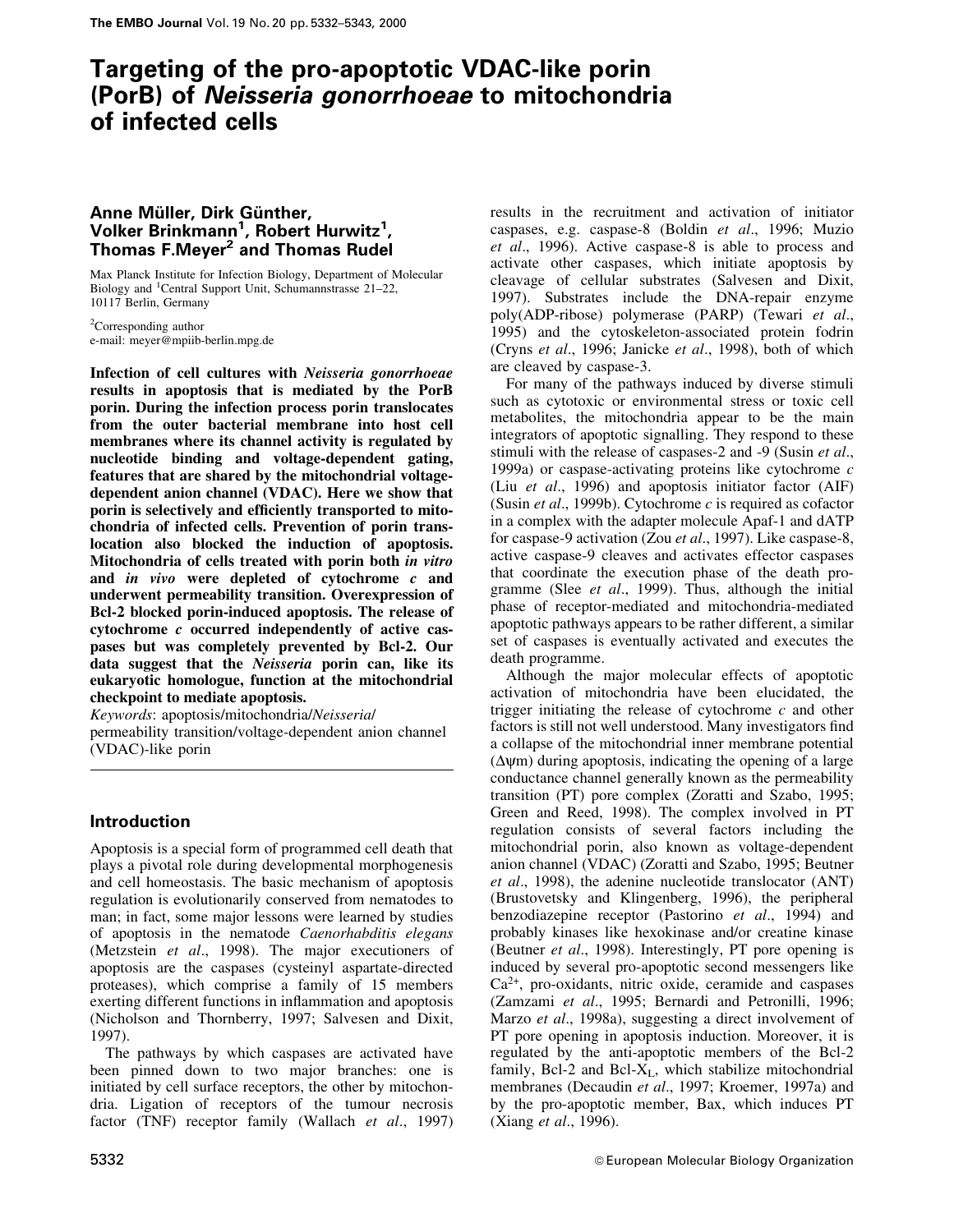Recently, we demonstrated the induction of apoptosis during the infection of epithelial cells and phagocytes by Neisseria gonorrhoeae (Ngo), a human-specific bacterial pathogen (Müller et al., 1999). Gonococci attach to their target cells via pili, hair-like protein appendages (Swanson et al., 1987) or by Opa proteins, which in addition to adhesion induce the receptor-mediated uptake by the host cell (Makino et al., 1991; Gray-Owen et al., 1997; Hauck et al., 1998). Although adhesion or invasion is a prerequisite, neither pili nor Opa proteins, but the PorB porin, induces apoptosis of target cells, when added in its purified form (Müller et al., 1999). Porins form integral diffusion channels in the outer membrane of Gramnegative bacteria. Some porins contain binding sites for certain substrates found in the environment of these bacteria (Benz, 1995). The binding of nucleotides by porin is unusual in this respect (Rudel *et al.*, 1996) since nucleotides are not a natural substrate for Neisseria. However, during an infection porin translocates into the membrane of target cells (Weel and van Putten, 1991), where its channel activity is tightly regulated by cytosolic nucleotides that increase the voltage-dependent gating of the porin channel (Rudel *et al.*, 1996). The properties of PorB such as voltage dependence and nucleotide binding closely resemble mitochondrial VDAC functions (Benz, 1994) and are not found in other porins of Gram-negative bacteria.

Since PorB exhibits similar properties to mitochondrial VDACs and since both are involved in apoptosis induction, we investigated the influence of PorB on mitochondrial function during apoptosis induction. Here we show that infection or PorB treatment causes loss of membrane potential and the release of cytochrome  $c$  from mitochondria of intact cells. Surprisingly, PorB also induces the release of cytochrome  $c$  from purified mitochondria. The release of cytochrome  $c$  as well as PT and the induction of apoptosis is blocked by Bcl-2 in intact cells. Furthermore, in porin-treated cells as well as in infected cells PorB is specifically and efficiently targeted to the mitochondria.

## **Results**

### Porin induces structural and biochemical changes of mitochondria that are typical of apoptotic cells

When epithelial or immune cells are treated with porin purified from N.gonorrhoeae they undergo apoptosis (Müller et al., 1999). The underlying mechanism involves release of  $Ca^{2+}$  into the cytosol and the activation of proteases of the caspase and calpain families. Since mitochondria play a central integrative role in the regulation of apoptosis (reviewed by Kroemer et al., 1998) we investigated the effects that porin treatment has on the structural and biochemical integrity of mitochondria (Figure 1). Jurkat cells were treated with  $7 \mu g/ml$  porin for 15 h, the mitochondria were isolated and the cytochrome  $c$  content was determined by western blot analysis. Mitochondria of untreated and buffer-treated cells (Figure 1A) contained the same amount of cytochrome  $c$  while mitochondria of porin-treated cells had lost all their cytochrome  $c$  (Figure 1A). To ensure equal loading of proteins the western blots were also



Fig. 1. Effects of porin on the release of cytochrome  $c$  and PT of mitochondria in vivo (A) Mitochondria were isolated from Jurkat T cells treated with either 7 µg/ml purified porin or an equal volume of porin purification buffer for 15 h. Mitochondrial lysates were subjected to SDS-PAGE followed by western blotting using monoclonal antibodies against human cytochrome  $c$  oxidase subunit II (Cyto C Ox) and denatured human cytochrome  $c$  (Cyto C), respectively. (B) Jurkat T cells were treated with porin or an equal volume of porin purification buffer for 15 h in the presence and absence of  $1 \text{ mM } Ca^{2+}$  as indicated, stained with rhodamine 123 for 30 min at 37°C and analysed by flow cytometry. The histogram shows the analysis of 10 000 cells per sample.

developed with an antibody directed against cytochrome c oxidase. The same result was obtained with mitochondria isolated from porin-treated monocytic and epithelial cell lines (not shown). Redistribution of cytochrome  $c$  was also analysed microscopically by double staining Jurkat cells with an antibody directed against native cytochrome  $c$  and MitoTracker, a potential-sensitive dye specific for mitochondria (Figure 2). In control or buffer-treated cells both dyes colocalized completely, indicating an intact mitochondrial membrane potential and a cytochrome  $c$ distribution typical of healthy cells (Figure 2, vector control and vector + buffer). In contrast, upon porin treatment a large population of cells  $(80-90\%)$  no longer stained with MitoTracker and in addition had lost the granular staining of cytochrome  $c$  (Figure 2, vector + porin). These cells also showed clear signs of apoptosis, i.e. apoptotic body formation, condensation of the cytoplasm and cell shrinkage. Similarly, infection of HeLa cells with N.gonorrhoeae strain N242 also resulted in PT, the release of cytochrome  $c$  from mitochondria and the typical morphological alterations of apoptotic cells (Figure 3). This occurred in  $~40-50\%$  of the population.

We confirmed the loss of the mitochondrial membrane potential after porin treatment by staining live cells with the potential-sensitive dye rhodamine 123 for flowcytometric analysis (Figure 1B). This dye is reportedly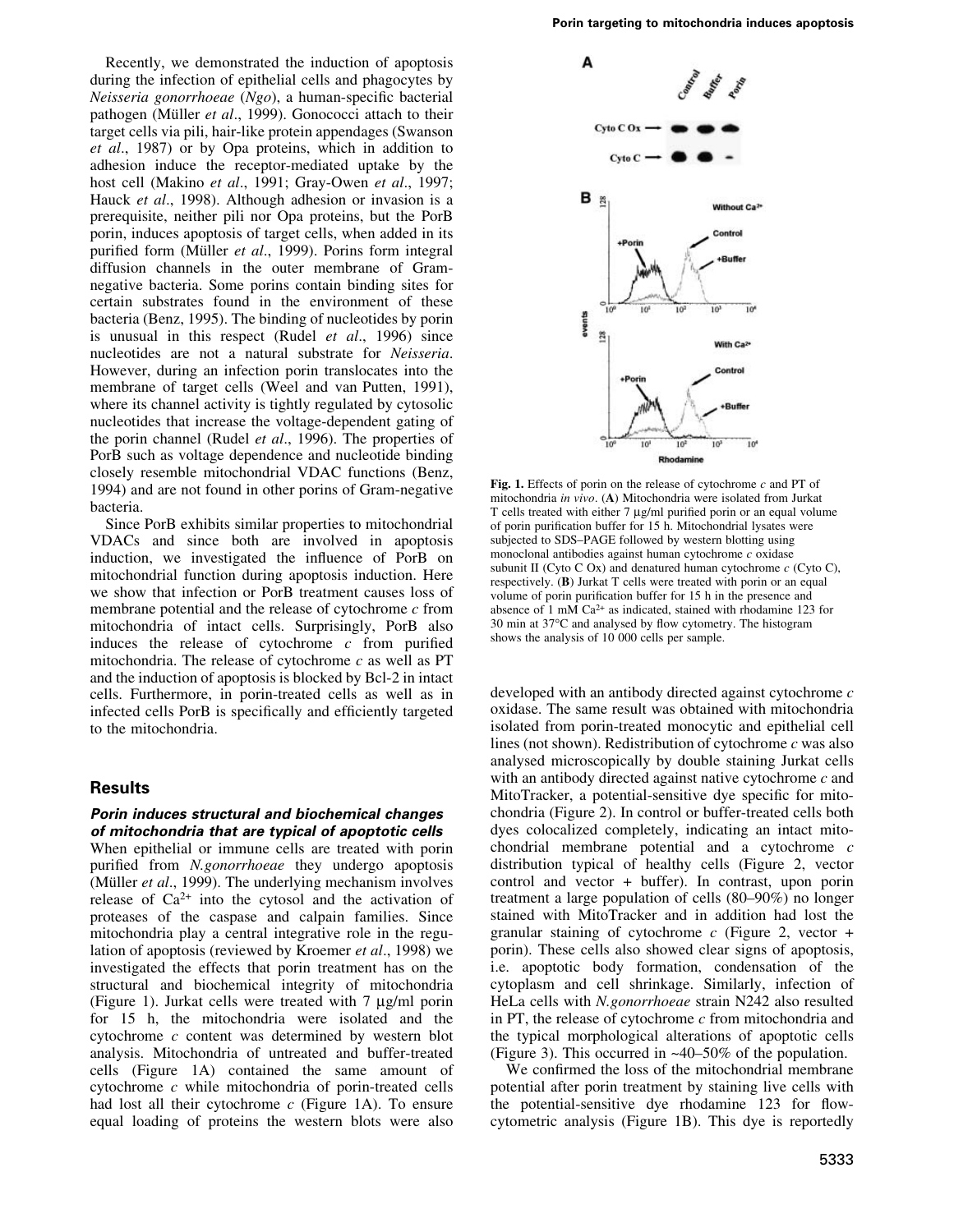

Fig. 2. Bcl-2 overexpression and caspase inhibition block porin-induced apoptosis by different mechanisms. Jurkat T cells either expressing Bcl-2 or carrying an empty vector were treated with 7 µg/ml porin or purification buffer for 15 h or left untreated. They were then subjected to immunocytochemistry using an anti-cytochrome c-specific antibody and an Alexa-488-coupled secondary antibody. Cells were stained with MitoTracker before fixation. A phase contrast image, single colours and overlays are shown for every section. Cells in the lowest panel were treated with 50 µM zVAD-fmk (Bachem) for 1 h before addition of porin.

only incorporated into mitochondria with intact membrane potential (Van der Heiden et al., 1997). Cells that were treated with porin for 15 h showed a shift towards lower intensity (Figure 1B), the cells have therefore undergone PT. Since porin provokes a rapid influx of extracellular  $Ca^{2+}$  in treated cells (Müller *et al.*, 1999) and  $Ca^{2+}$  alone is sufficient to induce PT in other systems in vitro (Marzo et al., 1998a), we tested whether  $Ca^{2+}$  is required for PT induced by porin. PT occurred with the same kinetics in cells treated with porin in  $Ca^{2+}$ -free medium compared with the control with  $Ca^{2+}$  (Figure 1B), thus excluding a direct effect of  $Ca^{2+}$  on porin-induced PT.

## Porin induces cytochrome c release and PT in purified mitochondria

Isolated mitochondria have been used previously to demonstrate apoptogenic effects of purified proteins such as Bax on cytochrome  $c$  content and membrane potential (Jürgensmeier et al., 1998). In the case of porin-induced apoptosis it is especially relevant to investigate the effects of the porin on isolated mitochondria because of its similarities to mitochondrial VDAC, which is known to participate in PT and cytochrome c release (Beutner et al., 1998; Shimizu et al., 1999). Purified mitochondria from  $1 \times 10^7$  Jurkat T cells were treated with 2 µg of porin and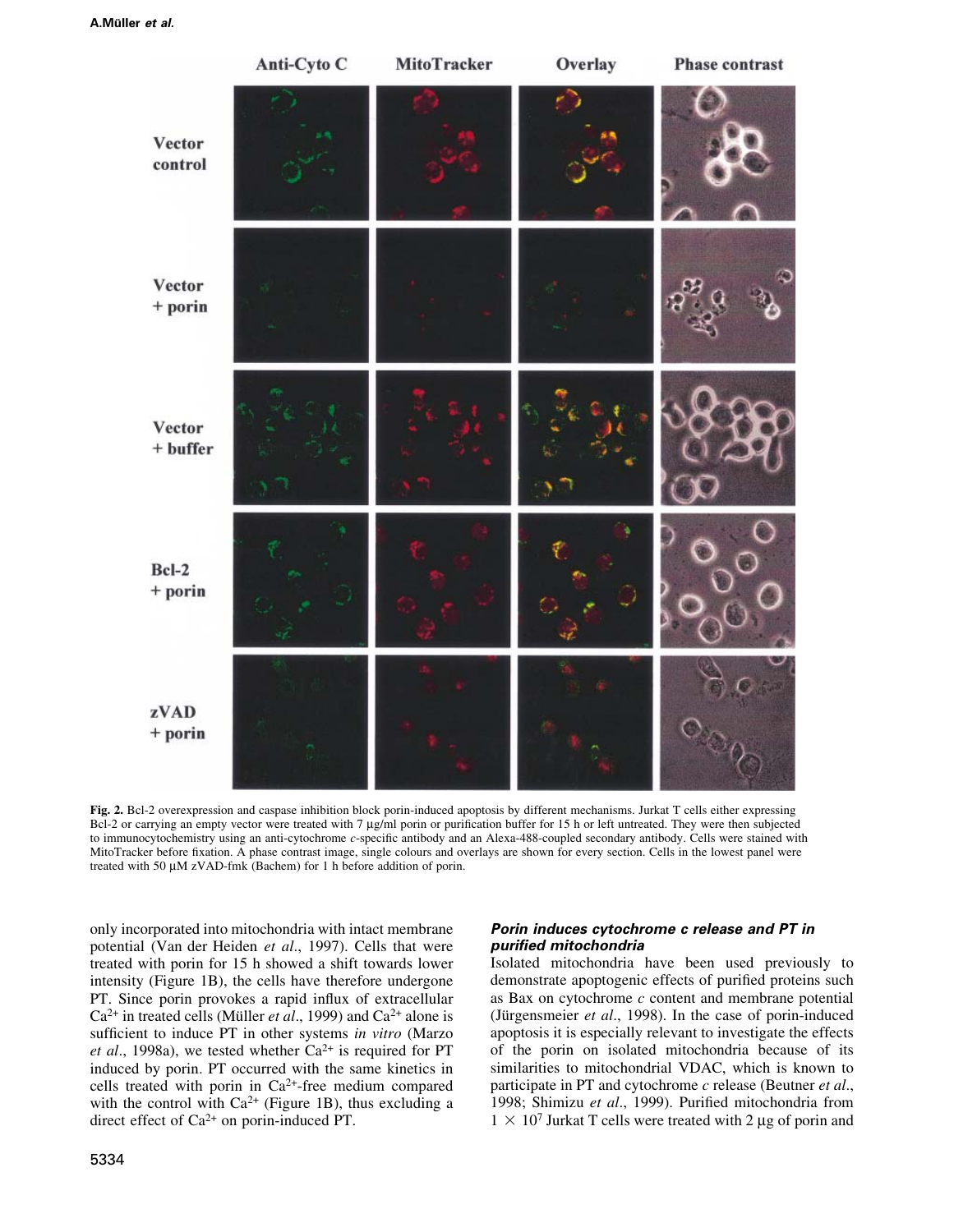

Fig. 3. Cytochrome c release and PT also occurs in HeLa cells infected with N.gonorrhoeae. HeLa cells were infected with gonococcal strain N242 for 15 h at an m.o.i. of 1. Cells were then subjected to immunocytochemistry using an anti-cytochrome c-specific antibody and an Alexa-488-coupled secondary antibody. MitoTracker staining was performed before fixation. A phase contrast image, single colours and overlays are shown for infected cells and uninfected control cells. Note the swollen mitochondria in infected, non-apoptotic cells. Loss of or diffuse cytochrome c staining in apoptotic cells is indicative of cytochrome  $c$  release.

cytochrome  $c$  release was monitored by western blotting (Figure 4A). Mitochondria treated with porin were completely depleted of cytochrome  $c$ , whereas addition of porin purification buffer alone did not trigger this release. Interestingly, amounts of porin  $(0.5 \mu g)$  that were insufficient to induce a cytochrome  $c$  release reproducibly had an opposite effect: the mitochondria were protected from the spontaneous loss of cytochrome  $c$  that is otherwise observed after extended incubation at 37°C (not shown). We also looked for PT as a putative response of isolated mitochondria to porin treatment. For this purpose, the mitochondria were stained with rhodamine 123 and fluorescence intensity was monitored by flow cytometry (Figure 4B). Indeed, a clear shift to lower intensity is observed in mitochondria treated with porin as compared with the control, which is indicative of loss of membrane potential. Also, purified mitochondria treated with porin increased in volume compared with an untreated control, which was monitored in a swelling assay over time (Figure 4C). These data therefore provide clear evidence that neisserial porin alone is sufficient for eliciting an in vitro mitochondrial response similar to that typically observed in the course of apoptosis in vivo.

## Overexpression of Bcl-2 or Bcl-XL blocks porin-induced apoptosis

 $Bcl-2$  and  $Bcl-X_L$  are anti-apoptotic members of the Bcl family. They are localized to organelle membranes as a result of their C-terminal membrane anchor (Yang and Korsmeyer, 1996) and Bcl- $X_L$  in addition is able to form ion channels in synthetic lipid membranes (Antonsson et al., 1997; Minn et al., 1997). Overexpression of these proteins has repeatedly been shown to affect all the apoptotic phenotypes seen at the mitochondrial level, yet it remains unclear if this is due to a direct function or if it is a consequence of inhibition of an earlier step in the death pathway (Zamzami et al., 1996; Kluck et al., 1997). Jurkat T cells stably expressing Bcl-2 and the control cell line were treated with porin for 15 h. Control transfected Jurkat cells showed clear morphological signs of apoptosis including cell shrinkage and extensive apoptotic body formation (Figure 2, phase contrast). These features were completely abolished by overexpression of Bcl-2. In order to investigate whether the observed protection from apoptosis induction was due to an inhibition of cytochrome  $c$  release by Bcl-2, the cells were subjected to immunocytochemistry using an anti-cytochrome  $c$ antibody and additional staining of the mitochondria by MitoTracker (Figure 2). While the control cell line completely released cytochrome  $c$  upon porin treatment and had undergone PT, Jurkat-Bcl cells retained cytochrome  $c$  and membrane potential just like the untreated control (Figure 2). These results were confirmed with two additional cell lines, CEM-Bcl-X<sub>L</sub> and SKW6-Bcl-2, which both stably expressed anti-apoptotic Bcl proteins (data not shown).

Caspases are known inducers of cytochrome  $c$  release and PT (Marzo *et al.*, 1998b) and are known to be activated during porin-induced apoptosis (Müller et al., 1999). We therefore assessed their role in porin-mediated mitochondrial damage. Interestingly, the inhibition of caspases by the broad range caspase inhibitor zVAD-fmk blocked all described morphological alterations but could not prevent the release of cytochrome  $c$  and PT in treated cells (Figure 2,  $zVAD + porin$ ).

In order to quantify the anti-apoptotic effect of the Bel proteins (Figure 5A, left panels) we measured phosphatidylserine (PS) exposure. The majority (>90%) of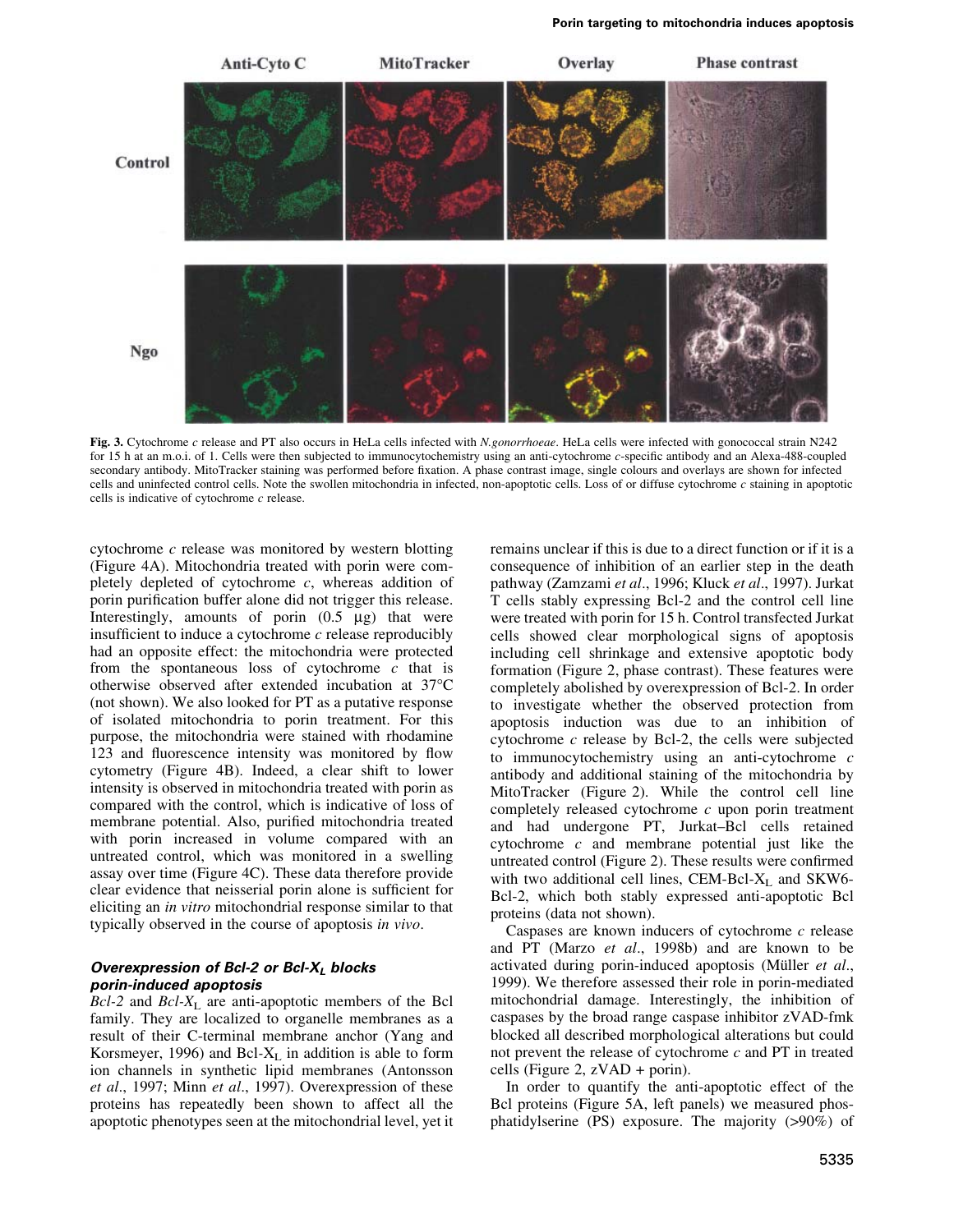

Fig. 4. Effects of porin on the release of cytochrome  $c$ , PT and swelling of mitochondria in vitro. (A) Mitochondria were isolated from  $5 \times 10^7$  Jurkat cells. Porin (2 µg) or an equal volume of porin purification buffer was applied for 30 min at  $37^{\circ}$ C in vitro. The pellet  $(P)$  and the supernatant  $(SN)$  of every sample were then analysed by western blotting using monoclonal antibodies against human cytochrome  $c$  oxidase subunit II (Cyto C Ox) and denatured human cytochrome  $c$  (Cyto C), respectively. (B) Mitochondria obtained as described in (A) were stained with rhodamine 123 for 30 min at 37°C and analysed by flow cytometry.  $(C)$  Mitochondria were purified from mouse liver and subjected to a swelling assay as described in Materials and methods. The increase in mitochondrial volume was monitored by determining the optical density at 600 nm. The increase in volume after addition of the stimulus is visible as a decline in the  $OD<sub>600</sub>$  over 10 min. Note that the untreated mitochondria swell spontaneously, a process that is not increased by low amounts of porin. However, higher concentrations of porin lead to an increase in the volume of mitochondria similar to treatment of the mitochondria with  $Ca^{2+}$ , a well known inducer of mitochondrial swelling.

vector-transfected Jurkat cells treated with porin for 15 h bound annexin V, which is indicative of PS exposure on their surface (upper left panel), whereas no increase in the annexin V-positive population was observed with Jurkat-Bcl (lower left panel). These results were confirmed by quantifying DNA degradation via propidium iodide incorporation (not shown).

When the same cells were monitored for mitochondrial membrane potential by staining with rhodamine 123, no

porin-induced shift towards lower fluorescence intensity was observed in cells expressing Bcl-2, indicating that PT did not occur in these cells (Figure 5A, right panels) and thereby confirming the conclusions drawn from microscopic analysis. Downstream caspases were not active in Jurkat-Bcl-2, as judged by the absence of substrate cleavage of PARP (data not shown) and fodrin (Figure 5B). Interestingly, whereas the generation of the 120 kDa caspase signature fragment of fodrin (Nath *et al.*, 1996) was completely blocked, the 150 kDa calpain fragment did appear, indicating that calpains are active in the presence of overexpressed Bcl-2, but their activity is not sufficient to drive the cells into apoptosis.

#### Porin is targeted to the mitochondria

Due to the similarities between eukaryotic VDAC and neisserial porin it seemed a promising hypothesis that porin is targeted to the mitochondria where it then exerts its cytotoxic effects directly by inducing PT and cytochrome  $c$  release. When isolated mitochondria were treated with porin *in vitro*, the vast majority of the porin amount applied was detected in the mitochondrial pellet, whereas hardly any porin was found in the supernatant (not shown). Thus, porin associated with mitochondria in vitro. We then addressed the question of whether porin is localized to mitochondria of porin-treated cells. Cells were either treated with porin purification buffer or with porin for 15 h and washed extensively before preparation of whole cell lysates and mitochondria. We also treated cells for the same period of time with purified Staphylococcus *aureus*  $\alpha$ -toxin which, like porin, consists of amphipathic  $\beta$ -barrels and induces apoptosis by forming pores in the cytoplasmic membrane of the cells (Jonas et al., 1994; Song et al., 1996). Purified gonococcal PilC adhesin, which binds to several human cell lines, served as additional control. Porin, as well as PilC and  $\alpha$ -toxin, were present in whole cell lysates, indicating their insertion into or tight attachment to membranes (Figure 6A and B). However, large amounts of porin purified with the mitochondrial fraction whereas PilC and  $\alpha$ -toxin were always absent from this compartment. Pro-cathepsin D (Figure 6A) and transferrin receptor (not shown) did not copurify with the mitochondrial compartment, suggesting the absence of endosomal and cytoplasmic membranes. To test whether porin is also transported to mitochondria during infection with N.gonorrhoeae, HeLa cells were infected with either the adherent and invasive Opaexpressing strain N242 (Figure 6C) or the adherent, piliated strain N138 (Figure 6D), both of which induce apoptosis in HeLa cells (Müller et al., 1999). Highly purified mitochondria from these cells contain large amounts of porin protein. Indeed, porin was the only neisserial antigen detectable in mitochondria from infected cells. Neither Opa outer membrane proteins (Figure 6C) nor PilC (Figure 6D) were found in the same mitochondrial preparations, suggesting a selective transport of porin to the mitochondria of infected cells. Porin was not present in mitochondria of HeLa cells infected with non-adherent gonococcal strains, e.g. N898 (Figure 6D) and commensal *Neisseria* spp. (not shown), which are unable to induce apoptosis. Confocal immunomicroscopy of porin-treated or infected cells using purified antiserum against porin revealed the presence of porin in mitochondria that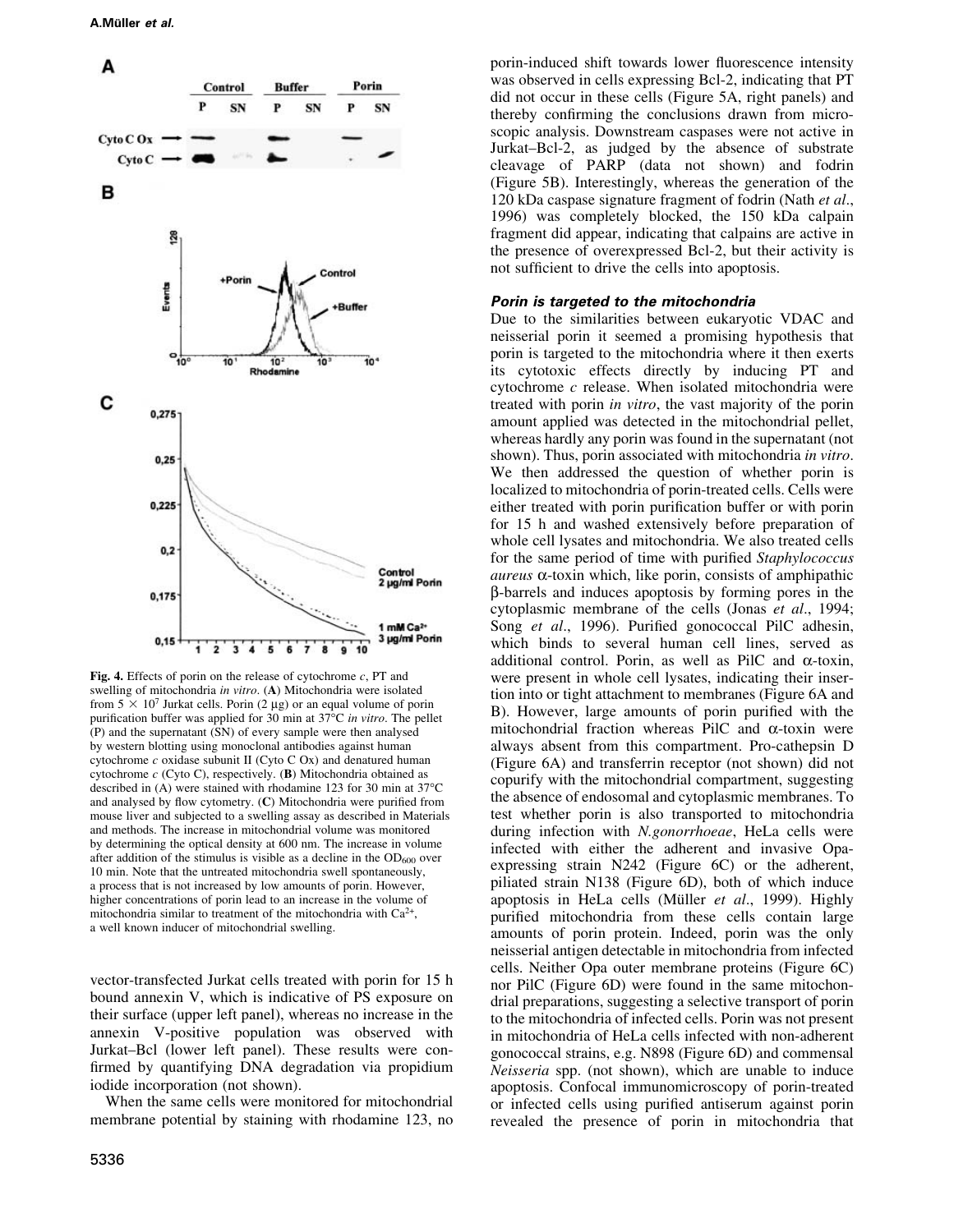

Fig. 5. Bcl-2 overexpression inhibits porin-induced PT, caspase activation and apoptosis. (A) Jurkat cells either expressing Bcl-2 or carrying an empty vector were treated with 7 µg/ml porin (as indicated in the histograms) for 15 h and split: one half was subjected to an annexin V binding protocol in order to determine PS exposure, the other was stained with rhodamine 123 to assess mitochondrial membrane potential. Both samples were analysed by flow cytometry. (B) Aliquots of the samples in (A) were lysed and subjected to western blotting for assessment of caspase activation. Cleavage of full-length fodrin (240 kDa) into signature fragments of 120 and 150 kDa was monitored by using a monoclonal antibody against fodrin that recognizes all three forms.

appeared extremely enlarged (Figure 7). In summary, porin is efficiently and selectively transported to the mitochondria of porin-treated or infected cells undergoing apoptosis.

### Interference with porin translocation prevents apoptosis

We noticed that induction of apoptosis by porin is highly sensitive to serum. In the presence of 10% heat-inactivated fetal calf serum (FCS) the strong pro-apoptotic effect of porin was completely blocked (Figure 8A). The inhibitory effect of serum was not due to degradation since the overall amount of porin was similar during incubation in the absence or presence of serum (data not shown). However, in the presence of serum, porin was no longer present in the cell lysate and therefore was also absent from mitochondria prepared from treated cells (Figure 8B). Thus, translocation of porin is an absolute prerequisite for its pro-apoptotic effect.

## **Discussion**

It has become increasingly apparent that mitochondria participate in the regulation of those forms of apoptotic cell death that do not involve activation of upstream caspases via signalling cascades triggered by death receptor ligation (Scaffidi et al., 1998; Yoshida et al., 1998). However, the significance of single events observed at the mitochondrial level for the overall regulatory process and especially the exact sequence of events is still controversially debated (for a review see Green and Reed, 1998). Here we describe a new mechanism of mitochondria-dependent apoptosis induction occurring naturally during infection of human cells by N.gonorrhoeae.

As in most other complex apoptosis scenarios, cells either infected with N.gonorrhoeae or treated with neisserial porin display a release of cytochrome  $c$  into the cytosol and a complete loss of the mitochondrial membrane potential (PT). We did not investigate the sequence of these events in detail and thus do not know whether PT and cytochrome  $c$  release are functionally connected. In such diverse systems as CD95(Fas/Apo-1)induced apoptosis in Jurkat T cells (Van der Heiden et al., 1997) and UVB irradiation or staurosporine treatment of HeLa cells (Bossy-Wetzel et al., 1998), cytochrome c release was observed before membrane depolarization. Under the experimental conditions cited, PT does not take place until several hours after cytochrome c release, thereby ruling out the possibility that loss of cytochrome  $c$ results immediately in disconnection of the respiratory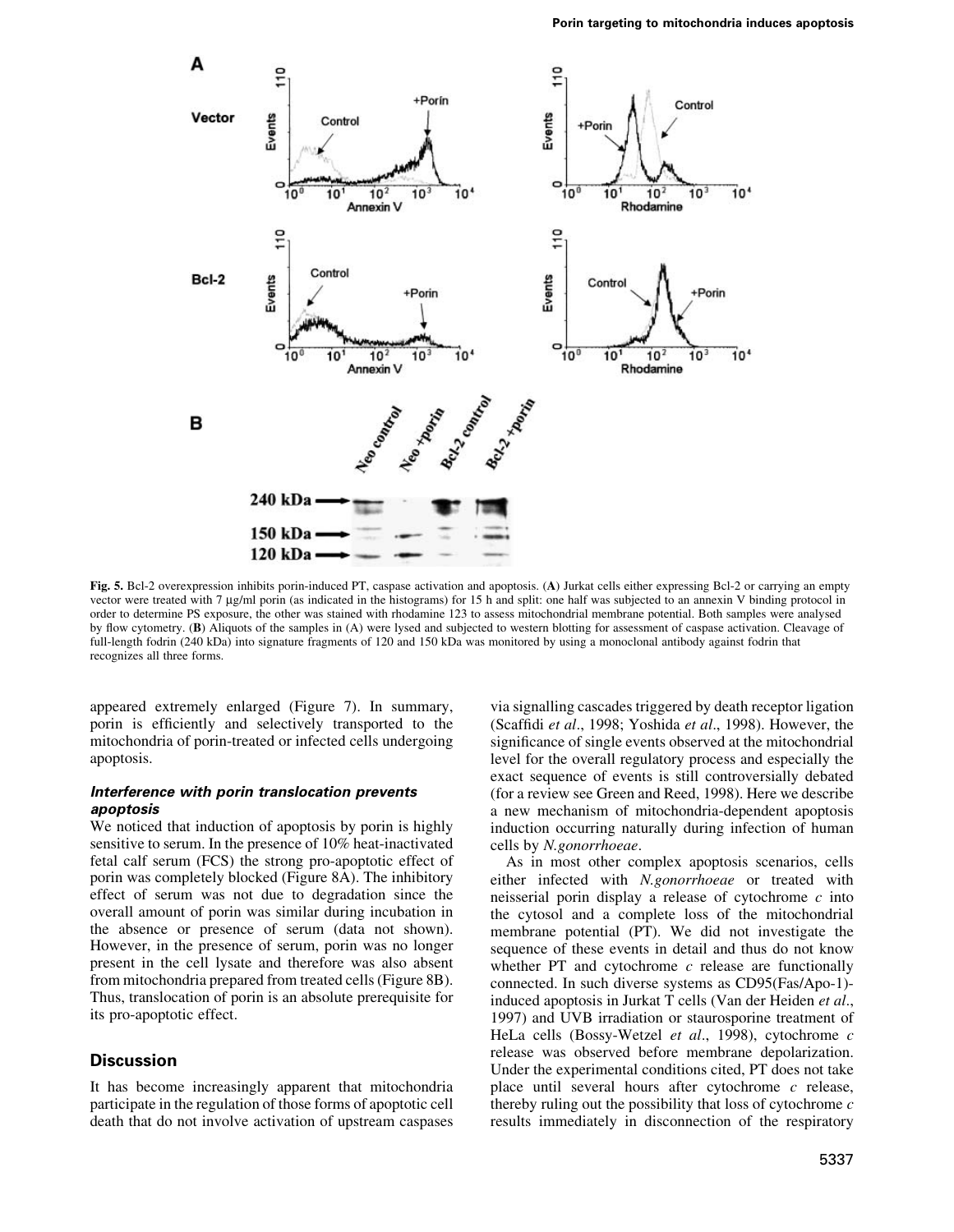#### A.Müller et al.



Fig. 6. Porin is targeted to the mitochondria of porin-treated and infected cells. (A) HeLa cells were treated with 7 µg/ml porin or respective amounts of staphylococcal α-toxin for 15 h. Lysates were prepared from an aliquot of every sample. In parallel, mitochondria were prepared and both cell lysates and mitochondrial preparations were subjected to western blotting using specific antibodies against porin, α-toxin, cathepsin D and cytochrome c oxidase. Detection was performed using the ECL system (Amersham) according to the manufacturer's instructions. (B) HeLa cells were treated with 5 µg/ml purified PilC for 15 h. Cell lysates and mitochondria were prepared from treated and control cells and were subjected to western blotting using specific antibodies against PilC and cytochrome c oxidase. Detection was performed as described above. (C) HeLa cells were infected with gonococcal strain N242 for 15 h at an m.o.i. of 1. Lysates and mitochondria were prepared from infected and non-infected control cells and subjected to western blotting using specific antibodies against Opa proteins, porin, cathepsin D and cytochrome  $c$  oxidase. Detection was performed as described above. (D) HeLa cells were infected with piliated (N138) and non-piliated (N898), isogenic derivatives of gonococcal strain MS11 for 15 h at an m.o.i. of 1. Lysates and mitochondria were prepared from infected and non-infected control cells and subjected to western blotting using specific antibodies against PilC, porin and cathepsin D. Detection was performed as described above. L, lysate; M, mitochondria.

chain and membrane depolarization. PT here occurs rather as a result of caspase activation by the 'apoptosome', a cytosolic complex consisting of dATP, cytochrome  $c$ , Apaf-1 and caspase-9. This is in contrast to our observation of PT in porin-treated cells in the absence of caspase activity (Figure 2). It is currently not known whether porin-induced PT is a prerequisite for cytochrome  $c$ release. A remarkable example of PT playing a role in downstream caspase activation is given by the HIV-1 viral protein R (Vpr), which targets mitochondria if added as purified protein or after overexpression in transfected cells (Jacotot et al., 2000). Inhibition of Vpr-induced PT, which is accomplished via interaction with the ANT, also prevented caspase activation and apoptosis.

Overexpression of anti-apoptotic Bcl family members such as Bcl-2 or Bcl-X<sub>L</sub> completely inhibited porininduced apoptosis as determined by morphological criteria and PS exposure. Active caspases were not detected and PT as well as the release of cytochrome  $c$  was completely blocked in cell lines stably expressing Bcl-2 or Bcl-X<sub>L</sub> upon porin treatment. These observations are in accordance with the results obtained in other systems, which suggest that anti-apoptotic Bcl family members act in mitochondria at the level of cytochrome  $c$  release (Kluck

5338

et al., 1997; Van der Heiden et al., 1997; Yang et al., 1997; Shimizu et al., 1999).

Several models attempting to explain the mechanism of the release of cytochrome  $c$  and other caspase-activating proteins are currently discussed. One hypothesis suggests that hyperpolarization-induced mitochondrial swelling results in outer membrane rupture followed by release of mitochondrial components from the intermembrane space into the cytosol (Van der Heiden et al., 1997). Another possibility is the formation of large pores by Bcl family proteins such as Bax (Antonsson et al., 2000) and still another model favours rapid loss of inner membrane potential followed by PT (Kroemer et al., 1997). All models are capable of explaining the massive leakage of not only cytochrome  $c$  and AIF, but also an increasing number of other constituents of the mitochondrial intermembrane space into the cytosol. Among these are active caspases-2 and -9 (Susin et al., 1999a), caspase-3 (Mancini et al., 1998; Samali et al., 1998), AIF (Susin et al., 1999b) and the mitochondrial chaperones HSP60 and HSP10 (Samali et al., 1999; Xanthoudakis et al., 1999). However, none of the models fully explains the phenotype we obtained. The model proposing mitochondrial swelling and outer membrane rupture is in agreement with the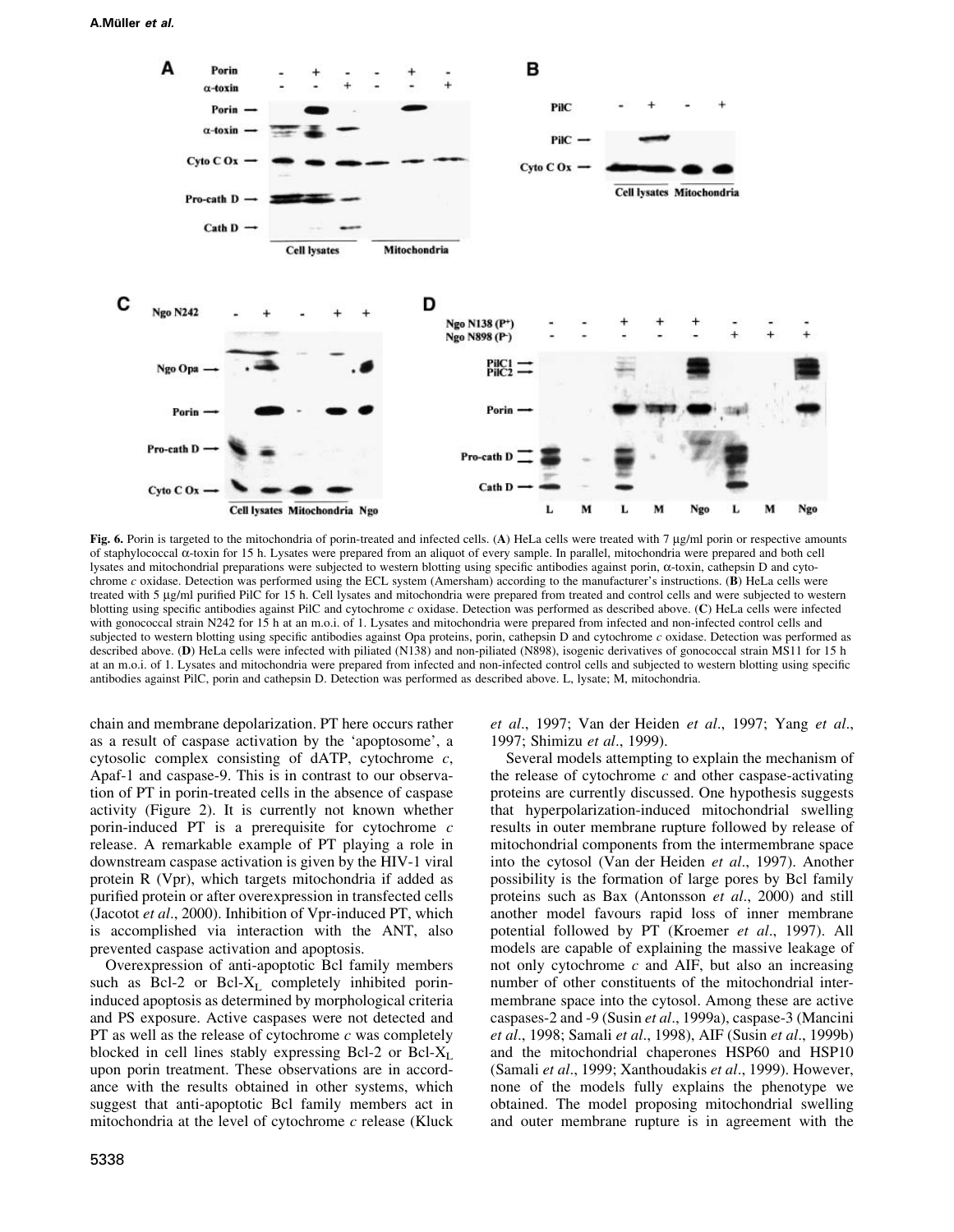

Fig. 7. Porin is targeted to the mitochondria of porin-treated and infected cells. HeLa cells were infected with the non-piliated, Opa-positive gonococcal strain VP1 (N242) for 3 h at an m.o.i. of 1 or treated with 7 µg/ml porin for the same time. Infected, treated and control cells were double stained with MitoTracker and a polyclonal, porin-specific antiserum followed by an Alexa-488-labelled secondary antibody. Single fluorescence pictures and overlays are shown. White arrows point to bacteria, blue arrows to mitochondria.

swelling we observed when isolated mitochondria were treated with porin *in vitro* or when cells were infected with N.gonorrhoeae. The effects of porin on isolated mitochondria argue that cytochrome  $c$  release occurs as a result of channel formation. The release of cytochrome  $c$  might involve the opening of a pre-existing channel, e.g. by direct binding to one of its components, as was recently described for an interaction of Bax and ANT (Marzo et al., 1998c) or Bax and VDAC (Shimizu et al., 1999).

Several caspases have been shown to induce the release of cytochrome c (Marzo et al., 1998b). However, since mitochondria of porin-treated cells completely lost their cytochrome  $c$  in the presence of the caspase inhibitor zVAD we can exclude this possibility.

Another completely different explanation for the observed mitochondrial changes involves elevations in cytosolic Ca<sup>2+</sup>. Porin induces a very rapid transient increase in intracellular  $Ca^{2+}$ , thereby activating the Ca<sup>2+</sup>-dependent protease calpain (Müller et al., 1999). One can speculate that increased  $Ca^{2+}$  levels may also be sufficient to induce PT, as was shown previously in vitro (Marzo et al., 1998a) and in vivo (Bernardi and Petronilli, 1996). However, porin induced PT in the absence of extracellular Ca<sup>2+</sup>, indicating that the influx of Ca<sup>2+</sup> is not the primary trigger for PT.



Fig. 8. FCS blocks apoptosis and porin insertion. (A) HeLa cells were treated with 7 µg/ml porin for 15 h in the presence or absence of 10% FCS. Cells were harvested and stained with annexin V. (B) HeLa cells were treated with porin for 15 h in the presence or absence of 10% FCS. Lysates and mitochondria were prepared and subjected to western blotting using a specific antibody against gonococcal porin variant P.IA.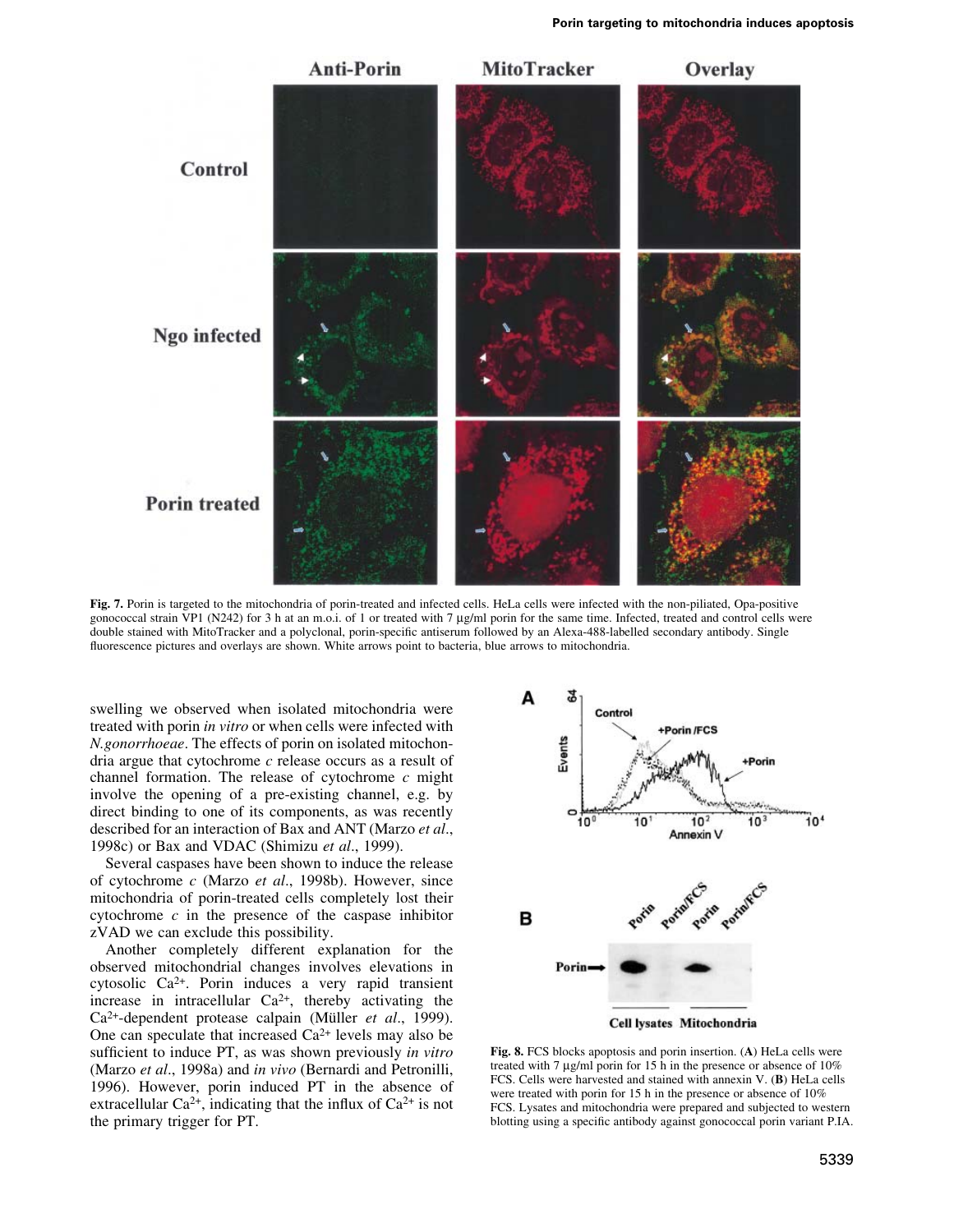### A.Müller et al.

It is an intriguing feature of the neisserial porin that it translocates from the outer bacterial into artificial membranes and host cell membranes (Lynch *et al.*, 1984; Weel and van Putten, 1991; Rudel et al., 1996). Biochemical analysis of purified mitochondria from porin-treated as well as infected cells clearly reveals that  $\sim 50\%$  of all porin found in the cell is localized to these organelles, whereas other neisserial antigens tested were absent. Among these were Opa proteins, very abundant integral proteins in the outer membrane of the gonococcal strains used in this study, which also form several amphipathic B-strands. PilC is found in pili (Rudel et al., 1995a) as well as in the outer membrane (Rudel et al., 1995b; Rahman et al., 1997). Both proteins can thus be considered adequate controls for elucidating artificial fusion of outer membrane vesicles with mitochondria. However, neither Opa nor PilC was found in the mitochondrial preparations of infected cells. To our knowledge, this is the first example ever of a bacterial antigen being transported to host cell mitochondria. Interestingly, the capability of a strain to translocate its porin into host cell membranes is dependent on adherence and correlates with its ability to induce apoptosis. This and the fact that FCS blocks both porin insertion and apoptosis induction argues for a functional connection between these processes.

While the pro-apoptotic effects of porin targeting on the organelles could be demonstrated, the mechanism of the targeting process is completely unknown. One might hypothesize that porin residing in the plasma membrane is somehow internalized by a process similar to recycling of surface receptors and, once inside, couples to the regular intracellular vesicle transport. This would require active participation of the cytoskeleton. However, inhibitors of actin reorganization (cytochalasin D) or microtubules (colchicin) were unable to block targeting of porin to mitochondria (not shown). Furthermore, cross-linking experiments revealed that porin located in mitochondria forms multimers consisting of two and three monomers, i.e. the same complexes that can also be observed in the outer membrane of gonococci. In addition, the process of intracellular trafficking seems to be very fast, since traces of porin were already present in purified mitochondria as early as 20 min post-infection. We therefore assume that the porin moves intracellularly either by means of a soluble intermediate or that it actually has the ability to 'jump' from one membrane to another by an as yet undefined mechanism. Recently, the M11L protein of myxoma virus was shown to target mitochondria via a C-terminal targeting signal sequence that conforms to a newly described consensus sequence present in Bcl family members (Everett et al., 2000). Experiments are currently under way to identify the essential epitopes for mitochondrial targeting of porin. The molecular basis of the insertion of mitochondrial porin into the outer mitochondrial membrane has only recently been elucidated (Schleiff et al., 1999). Integration into the lipid bilayer is accordingly mediated by the mitochondrial receptor Tom20 but bypasses the requirement for the channelforming complex Tom40. It will be interesting to see if gene deletions in essential components of the mitochondrial import machinery have an effect on neisserial porin insertion similar to that on mitochondrial porin insertion (Sollner et al., 1989).

Although the precise composition of the PT complex is not yet defined it is remarkable that nearly all components identified so far have functional and structural homologues in the bacterial kingdom. The adenine-nucleotide translocator and the peripheral benzodiazepine receptor homologue are found in Rhodobacter capsulatus (Armstrong et al., 1989; Carmeli and Lifshitz, 1989). Interestingly, cytochrome  $c$ , one of the major effectors of mitochondriamediated caspase activation, is generally found localized to the outer side of the inner membrane in aerobic bacteria. Furthermore, members of the Bcl-2 family exhibit structural homology to colicins, pore-forming toxins produced by Escherichia coli (Muchmore et al., 1996). Porins of Gram-negative bacteria (Mannella, 1998) exhibit structural and, in the case of the Neisseria porin (Rudel et al., 1996), also functional homologies to eukaryotic porins. Recently, the apoptosis-inducing factor was identified and shown to be homologous to bacterial oxidoreductases (Susin et al., 1999b). Thus, on the basis of these findings there is overwhelming support for the recently raised hypothesis that endosymbiosis of bacteria brought not only aerobic life to the early eukaryotes but also the basic machinery for programmed cell death, a critical step from unicellular to multicellular life (Frade and Michaelidis, 1997; Kroemer, 1997b).

The system of apoptosis induction described in this and our previous study (Müller et al., 1999) employs an infection model of human cells cocultured with the bacterial pathogen N.gonorrhoeae. The main advantage of this system for investigating basic questions related to mitochondrial function is that all of the observed morphological and biochemical effects linked to apoptosis induced by the pathogen can be achieved by a single bacterial factor, the neisserial porin. This factor is unique in that it acts directly on purified mitochondria, exerting the same effects (i.e. cytochrome  $c$  release and loss of membrane potential) as *in vivo*. Since the porin can be detected in the mitochondria of infected cells, this in vitro system simplifies the situation without rendering it completely artificial. In addition, the similarities between the neisserial porin and the mitochondrial porin, which is reportedly involved in mitochondrial regulation of apoptosis, invite speculations on aspects of the evolution of the apoptotic machinery.

## **Materials and methods**

## Cell cultures and bacterial strains

All cell lines were cultured in RPMI supplemented with 10% FCS. Bcl-2and neomycin control vector (Neo)-transfected Jurkat cells additionally received 200 µg/ml G418. Strains N242 (P-, O<sup>+</sup>), N138 (P<sup>+</sup>, O<sup>-</sup>) and its non-piliated derivative N898 (P-, O-) have been described previously (Müller et al., 1999).

### **Purification of mitochondria**

The procedure was modified from Scaffidi et al. (1998). In short, cells were harvested by centrifugation at  $400 g$  and washed once with ice-cold phosphate-buffered saline (PBS). All subsequent centrifugation steps were performed at 4°C. After another wash with MB buffer [400 mM sucrose, 50 mM Tris, 1 mM EGTA, 5 mM  $\beta$ -mercaptoethanol, 0.2% bovine serum albumin (BSA), 10 mM KH<sub>2</sub>PO<sub>4</sub> pH 7.6], the pellet was resuspended in 2 ml of the same buffer and incubated for 20 min on ice. The cells were then homogenized with 35 strokes of a Kontes douncer. Cell debris was removed by centrifugation at 4000  $g$  for 1 min, then the supernatant was centrifuged for 10 min at 15 000  $g$  to precipitate the mitochondria. The pellet was then resuspended in MSM buffer (10 mM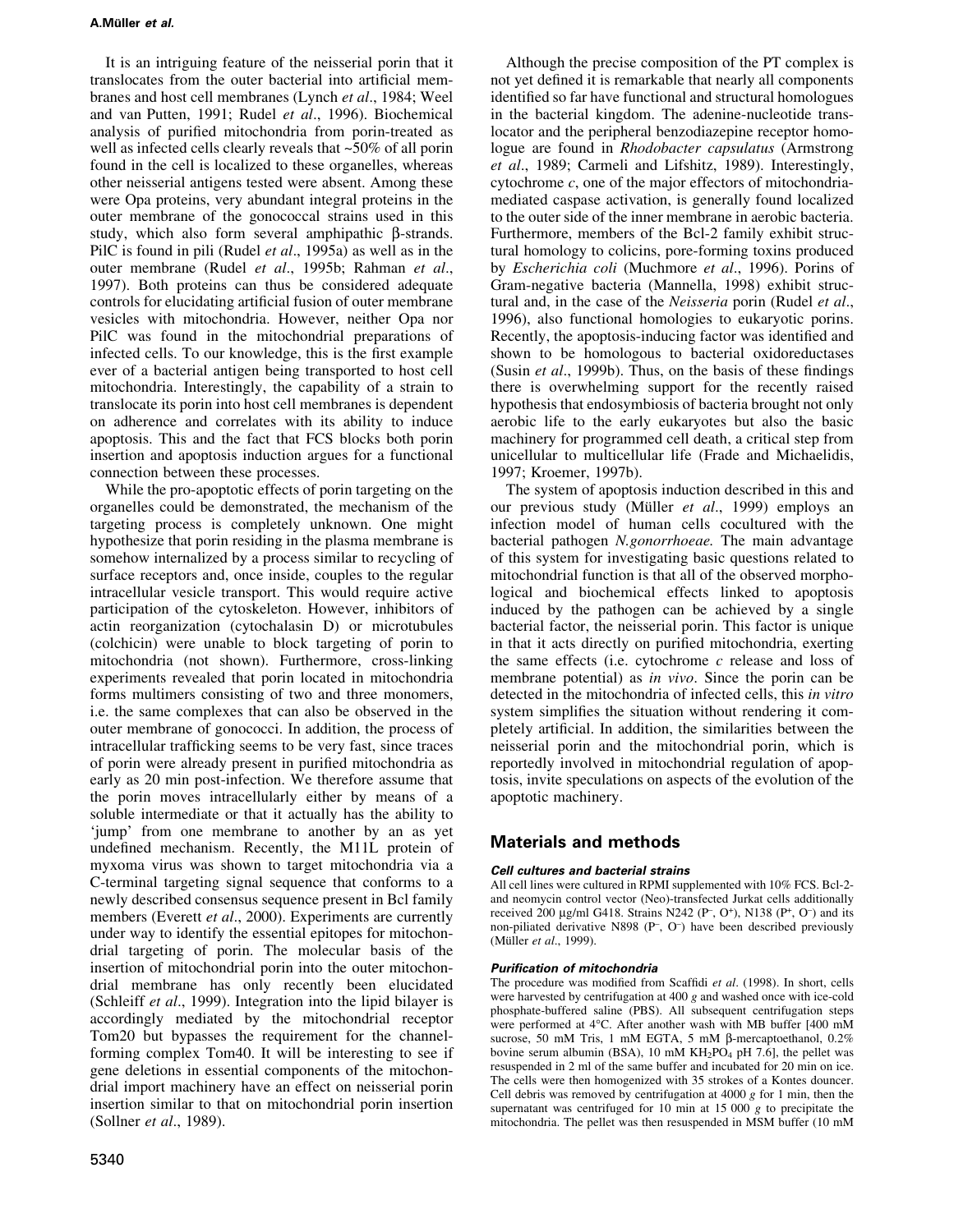$KH_2PO_4$ , 0.3 mM mannitol, 0.1% BSA pH 7.2) and loaded on to a sucrose gradient consisting of 3 ml of SA (lower) buffer (1.6 M sucrose, 10 mM  $KH_2PO_4$ , 0.1% BSA pH 7.5) and 3 ml of SB (upper) buffer (1.2 M sucrose, 10 mM KH<sub>2</sub>PO<sub>4</sub>, 0.1% BSA pH 7.5). The gradient was centrifuged at 72 000  $g$  in a swinging bucket rotor for 1 h. The mitochondria that had accumulated in the interphase were harvested, supplemented with 4 vols of MSM buffer to dilute the sucrose and pelleted by centrifugation at 45 000  $g$  for 10 min. The resulting pellet was resuspended either in sample solution (for electrophoresis and immunoblotting) or in MSM buffer without BSA (for *in vitro* experiments).

#### **Electrophoresis and immunoblotting**

Proteins were separated under reducing conditions for 1 h at 160 V in 7, 10 or 12% SDS-polyacrylamide gels and then blotted overnight at 100 mA on to a PVDF membrane (Millipore). The membrane was blocked for 1 h in 3% BSA in Tris-buffered saline (TBS)-0.1% Tween, and then incubated with monoclonal antibodies against cytochrome  $c$ (clone 7H8.2C12; Pharmingen, San Diego, CA), cytochrome c oxidase subunit II (Molecular Probes, Eugene, OR), fodrin (Chemicon, Temecula, CA), α-toxin (a generous gift from S.Bhakdi, Mainz, Germany), Opa (a generous gift from M.Achtman, Berlin, Germany), gonococcal porin P.IA and polyclonal antisera against cathepsin D (DAKO, Copenhagen, Denmark) and gonococcal PilC. After three washes in TBS-0.1% Tween, the filter was incubated for 1 h with peroxidase-coupled secondary antibody and bound antibody was detected by enhanced chemiluminescence (Amersham).

#### Assessment of mitochondrial membrane potential

Cells were incubated with 7  $\mu$ g/ml porin for 15 h and stained with 5  $\mu$ g/ml rhodamine 123 (Molecular Probes, Eugene, OR), which was added to the culture medium for 30 min at 37°C. The stained cells were harvested, washed once with PBS and analysed on a FACS-Calibur flow cytometer (Becton Dickinson). Rhodamine fluorescence was monitored in channel 2.

#### Mitochondrial swelling assay

Mitochondrial swelling assays were performed as described (Uvemura et al., 1997). Briefly, mouse liver mitochondria were purified and resuspended in 125 mM sucrose, 65 mM KCl, 5 mM succinate, 5 µM rotenone, 20 mM CaCl<sub>2</sub>, 10 mM HEPES pH 7.5, at 0.3 mg/ml. Porin or  $Ca^{2+}$  was added to the mitochondria suspension and the OD<sub>600</sub> of the suspension was measured every 30 s for 10 min. The decrease in the optical density correlates with the increase in mitochondrial volume. Since the untreated mitochondria swell spontaneously the same volume of low concentrated porin, which had no effect on swelling, was used as a buffer control. The comparison of the untreated or buffer-treated mitochondria and the porin or Ca<sup>2+</sup>-treated mitochondria indicates the relative potential of these substances to induce swelling.

#### In vitro assay for mitochondrial cytochrome c release and PT

Mitochondria were isolated from  $5 \times 10^7$  cells as described and resuspended in MSM buffer without BSA. A stimulus (e.g. porin or buffer) was applied for 30 min at  $37^{\circ}$ C to an aliquot of the preparation. The mitochondria were then pelleted at  $18,000, g$  for 5 min and resuspended in sample buffer, whereas the proteins contained in the supernatant were precipitated with trichloracetic acid before resuspension in sample buffer. SDS-PAGE was performed as described above. Alternatively, mitochondria were stained with 5 µg/ml rhodamine 123 and analysed by flow cytometry.

#### **Quantification of PS exposure**

The flipping of PS from the inner to the outer leaflet of the plasma membrane is assessed by in vitro binding of the serum factor annexin V, which is coupled to FITC for detection by flow cytometry. Cells were treated with porin for 15 h, harvested, washed twice in PBS and suspended in 100 µl of binding buffer (10 mM HEPES-NaOH pH 7.4, 140 mM NaCl, 2.5 mM CaCl<sub>2</sub>). Annexin V-FITC was added and cells were incubated for 15 min in the dark. After one wash, cells were resuspended in 200  $\mu$ l of binding buffer and counterstained with 1  $\mu$ g/ml propidium iodide for determination of permeable (necrotic) cells. Ten thousand cells per sample were analysed with a Becton Dickinson FACS-Calibur equipped with a 15 mW, 488 nm air-cooled argon laser using Cell Quest software. Histograms showing the FITC fluorescence intensity in 1024 channels revealed the amount of annexin V-FITC-positive cells that were determined as apoptotic.

#### Immunofluorescence microscopy

Cells were seeded on coverslips, treated with porin for 15 h or infected with N.gonorrhoeae, and fixed in 3% paraformaldehyde. Fixed cells were permeabilized using 0.2% Triton X-100; non-specific binding was blocked by 30 min of incubation in goat serum, and staining was performed using a monoclonal antibody against native cytochrome  $c$ (Pharmingen, San Diego, CA) or a purified polyclonal anti-P.IA serum followed by an Alexa-488-coupled secondary antibody. Colocalization experiments required staining of live mitochondria with 150 nM MitoTracker (Molecular Probes, Eugene, OR) for 30 min at 37°C before fixation. In the case of suspension cells, the staining procedure described above was performed before cytospinning of the cells on to coverslips. Samples were analysed on a Leica confocal microscope using TCS software.

## **Acknowledgements**

We thank Dr Marc Achtman for providing a monoclonal antibody against Opa and Dr Sucharit Bhakdi for donating purified staphylococcal  $\alpha$ -toxin as well as the specific antibody. Purified PilC was kindly provided by Marieluise Kirchner. We are grateful to Drs A.Strasser and M.Peter for sending stable cell lines, to Dr M.Peter for helpful instructions on mitochondria purification protocols and to Dr Oliver Billker for critically reading the manuscript.

## **References**

- Antonsson, B. et al. (1997) Inhibition of Bax channel-forming activity by Bcl-2. Science, 277, 370-372.
- Antonsson, B., Montessuit, S., Lauper, S., Eskes, R. and Martinou, J.C. (2000) Bax oligomerization is required for channel-forming activity in liposomes and to trigger cytochrome C release from mitochondria. Biochem. J., 345, 271-278.
- Armstrong, G.A., Alberti, M., Leach, F. and Hearst, J.E. (1989) Nucleotide sequence, organization and nature of the protein products of the carotenoid biosynthesis gene cluster of Rhodobacter capsulatus. Mol. Gen. Genet., 216, 254-268.
- Benz, R. (1994) Permeation of hydrophilic solutes through mitochondrial outer membranes: review on mitochondrial porins. Biochim. Biophys. Acta, 1197, 167-196.
- Benz.R. (1995) Uptake of solutes through bacterial outer membranes. In Ghuysen, J.M. and Hakenbeck, R. (eds), Bacterial Cell Wall. Elsevier Science Publishers B.V., Amsterdam, The Netherlands, pp. 397-423.
- Bernardi, P. and Petronilli, V. (1996) The permeability transition pore as a mitochondrial calcium release channel: a critical appraisal. J. Bioenerget. Biomembr., 28, 131-138.
- Beutner, G., Ruck, A., Riede, B. and Brdiczka, D. (1998) Complexes between porin, hexokinase, mitochondrial creatine kinase and adenylate translocator display properties of the permeability transition pore. Implication for regulation of permeability transition by the kinases. Biochim. Biophys. Acta, 1368, 7-18.
- Boldin, M.P., Goncharov, T.M., Goltsev, Y.V. and Wallach, D. (1996) Involvement of MACH, a novel MORT1/FADD-interacting protease, in Fas/Apo-1 and TNF receptor-induced cell death. Cell, 85, 803-815.
- Bossy-Wetzel, E., Newmeyer, D.D. and Green, D.R. (1998) Mitochondrial cytochrome- $c$  release in apoptosis occurs upstream of DEVD-specific caspase activation and independently of mitochondrial transmembrane depolarization. EMBO J., 17, 37-49.
- Brustovetsky, N. and Klingenberg, M. (1996) Mitochondrial ADP/ATP carrier can be reversibly converted into a large channel by  $Ca^{2+}$ . Biochemistry, 35, 8483-8488.
- Carmeli, C. and Lifshitz, Y. (1989) Nucleotide transport in Rhodobacter capsulatus. J. Bacteriol., 171, 6521-6525.
- Cryns, V.L., Bergeron, L., Zhu, H., Li, H. and Yuan, J. (1996) Specific cleavage of  $\alpha$ -fodrin during Fas- and tumor necrosis factor-induced apoptosis is mediated by an interleukin-1 $\beta$ -converting enzyme/Ced-3 protease distinct from the poly(ADP-ribose) polymerase protease. J. Biol. Chem., 271, 31277-31282.
- Decaudin.D., Gelev.S., Hirsch.T., Castedo.M., Marchetti.P., Macho.A., Kofler, R. and Kroemer, G. (1997) Bcl-2 and Bcl- $X_L$  antagonize the mitochondrial dysfunction preceding nuclear apoptosis induced by chemotherapeutic agents. Cancer Res., 57, 62-67.
- Everett, H., Barry, M., Lee, S.F., Sun, X.J., Graham, K., Stone, J., Bleackley, R.C. and Mcfadden, G. (2000) M11L: a novel mitochondria-localized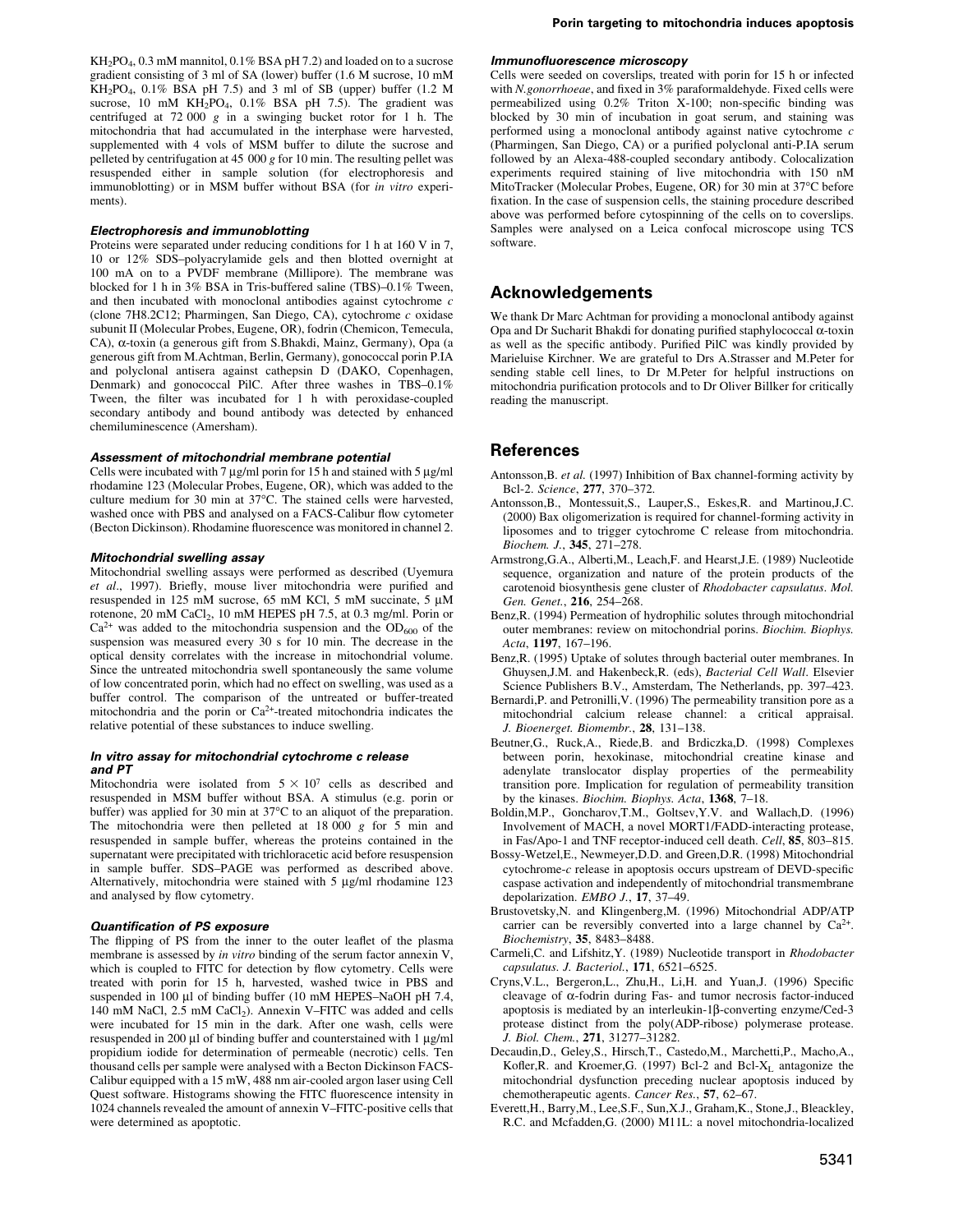#### A.Müller et al.

protein of myxoma virus that blocks apoptosis of infected leukocytes. J. Exp. Med., 191, 1487-1498.

- Frade, J.M. and Michaelidis, T.M. (1997) Origin of eukaryotic programmed cell death-a consequence of aerobic metabolism. BioEssays, 19, 827-832.
- Grav-Owen, S.D., Dehio.C., Haude, A., Grunert, F. and Mever, T.F. (1997) CD66 carcinoembryonic antigens mediate interactions between Onaexpressing Neisseria gonorrhoeae and human polymorphonuclear phagocytes. EMBO J., 16, 3435-3445.
- Green, D.R. and Reed, J.C. (1998) Mitochondria and apoptosis. Science, 281, 1309-1312.
- Hauck, C.R., Meyer, T.F., Lang, F. and Gulbins, E. (1998) Cd66-mediated phagocytosis of Opa(52) Neisseria gonorrhoeae requires a src-like tyrosine kinase-dependent and rac1-dependent signaling pathway. EMBO J., 17, 443-454.
- Janicke, R.U., Ng, P., Sprengart, M.L. and Porter, A.G. (1998) Caspase-3 is required for  $\alpha$ -fodrin cleavage but dispensable for cleavage of other death substrates in apoptosis. J. Biol. Chem., 273, 15540-15545.
- Jacotot, E. et al. (2000) The HIV-1 viral protein R induces apoptosis via a direct effect on the mitochondrial permeability transition pore. J. Exp. Med., 191, 33-45.
- Jonas, D., Walev, I., Berger, T., Liebetrau, M., Palmer, M. and Bhakdi, S. (1994) Novel path to apoptosis: small transmembrane pores created by staphylococcal  $\alpha$ -toxin in T lymphocytes evoke internucleosomal DNA degradation. Infect. Immun., 62, 1304-1312.
- Jürgensmeier, J.M., Xie, Z.H., Deveraux, Q., Ellerby, L., Bredesen, D. and Reed, J.C. (1998) Bax directly induces release of cytochrome- $c$  from isolated mitochondria. Proc. Natl Acad. Sci. USA, 95, 4997-5002.
- Kluck, R.M., Bossy-Wetzel, E., Green, D.R. and Newmeyer, D.D. (1997) The release of cytochrome C from mitochondria: a primary site for Bcl-2 regulation of apoptosis. Science, 275, 1132-1136.
- Kroemer, G. (1997a) The proto-oncogene Bcl-2 and its role in regulating apoptosis. Nature Med., 3, 614-620.
- Kroemer, G. (1997b) Mitochondrial implication in apoptosis—towards an endosymbiont hypothesis of apoptosis evolution. Cell Death Differ 4 443-456
- Kroemer, G., Zamzami, N. and Susin, S.A. (1997) Mitochondrial control of apoptosis. Immunol. Today, 18, 44-51.
- Kroemer, G., Dallaporta, B. and Rescherigon, M. (1998) The mitochondrial death/life regulator in apoptosis and necrosis. Annu. Rev. Physiol., 60, 619-642.
- Liu,X., Kim,C.N., Yang,J., Jemmerson,R. and Wang,X. (1996) Induction of apoptotic program in cell-free extracts: requirement for dATP and cytochrome c. Cell, 86, 147-157.
- Lynch, E.C., Blake, M.S., Gotschlich, E.C. and Mauro, A. (1984) Studies on porins spontaneously transferred from whole cells and from proteins of Neisseria gonorrhoeae and Neisseria meningitidis. Biophys. J., 45, 104-107.
- Makino, S., van Putten, J.P. and Meyer, T.F. (1991) Phase variation of the opacity outer membrane protein controls invasion by Neisseria gonorrhoeae into human epithelial cells. EMBO J., 10, 1307-1315.
- Mancini, M., Nicholson, D.W., Roy, S., Thornberry, N.A., Peterson, E.P., Casciolarosen, L.A. and Rosen, A. (1998) The caspase-3 precursor has a cytosolic and mitochondrial distribution—implications for apoptotic signaling. J. Cell Biol., 140, 1485-1495.
- Mannella, C.A. (1998) Conformational changes in the mitochondrial channel protein, VDAC and their functional implications. J. Struct. Biol., 121, 207-218.
- Marzo, I. et al. (1998a) The permeability transition pore complex—a target for apoptosis regulation by caspases and bcl-2-related proteins. J. Exp. Med., 187, 1261-1271.
- Marzo, I., Susin, S.A., Petit, P.X., Ravagnan, L., Brenner, C., Larochette, N., Zamzami, N. and Kroemer, G. (1998b) Caspases disrupt mitochondrialmembrane barrier function. FEBS Lett., 427, 198-202.
- Marzo, I. et al. (1998c) Bax and adenine-nucleotide translocator cooperate in the mitochondrial control of apoptosis. Science, 281,  $2027 - 2031$
- Metzstein, M.M., Stanfield, G.M. and Horvitz, H.R. (1998) Genetics of programmed cell-death in C.elegans-past, present and future. Trends Genet., 14, 410-416.
- Minn, A.J., Velez, P., Schendel, S.L., Liang, H., Muchmore, S.W., Fesik, S.W., Fill, M. and Thompson, C.B. (1997) Bcl-XL forms an ion channel in synthetic lipid membranes. Nature, 385, 353-357.
- Muchmore, S.W. et al. (1996) X-ray and NMR structure of human Bcl-X<sub>L</sub>, an inhibitor of programmed cell death. Nature, 381, 335-341.
- Müller, A., Günther, D., Düx, F., Naumann, M., Meyer, T.F. and Rudel, T. (1999) Neisserial porin (PorB) causes rapid calcium influx in target

cells and induces apoptosis by the activation of cysteine proteases. EMBO J., 18, 339-352.

- Muzio, M. et al. (1996) FLICE, a novel FADD-homologous ICE/CED-3like protease, is recruited to the CD95 (Fas/Apo-1) death-inducing signaling complex. Cell, 85, 817-827.
- Nath, R. et al. (1996) Non-erythroid  $\alpha$ -spectrin breakdown by calpain and interleukin  $1-\beta$ -converting-enzyme-like protease(s) in apoptotic cells-contributory roles of both protease families in neuronal apoptosis. Biochem. J., 319, 683-690.
- Nicholson, D.W. and Thornberry, N.A. (1997) Caspases-killer proteases. Trends Biochem. Sci., 22, 299-306.
- Pastorino, J.G., Simbula, G., Gilfor, E., Hoek, J.B. and Farber, J.L. (1994) Protoporphyrin IX, an endogenous ligand of the peripheral benzodiazepine receptor, potentiates induction of the mitochondrial permeability transition and the killing of cultured hepatocytes by rotenone. J. Biol. Chem., 269, 31041-31046.
- Rahman, M., Kallstrom, H., Normark, S. and Jonsson, A.B. (1997) PilC of pathogenic Neisseria is associated with the bacterial cell surface. Mol. Microbiol., 25, 11-25.
- Rudel, T., Scheuerpflug, I. and Meyer, T.F. (1995a) Neisseria PilC protein identified as type-4 pilus tip-located adhesin. Nature, 373, 357-359.
- Rudel,T., Facius,D., Barten,R., Scheuerpflug,I., Nonnenmacher,E. and Meyer, T.F. (1995b) Role of pili and the phase-variable PilC protein in natural competence for transformation of Neisseria gonorrhoeae. Proc. Natl Acad. Sci. USA, 92, 7986-7990.
- Rudel, T., Schmid, A., Benz, R., Kolb, H.A., Lang, F. and Meyer, T.F. (1996) Modulation of *Neisseria* porin (PorB) by cytosolic ATP/GTP of target cells: parallels between pathogen accommodation and mitochondrial endosymbiosis. Cell, 85, 391-402.
- Salvesen, G.S. and Dixit, V.M. (1997) Caspases-intracellular signaling by proteolysis. Cell, 91, 443-446.
- Samali, A., Zhivotovsky, B., Jones, D.P. and Orrenius, S. (1998) Detection of pro-caspase-3 in cytosol and mitochondria of various tissues. FEBS Lett., 431, 167-169.
- Samali, A., Cai, J.Y., Zhivotovsky, B., Jones, D.P. and Orrenius, S. (1999) Presence of a pre-apoptotic complex of pro-caspase-3, Hsp60 and Hsp10 in the mitochondrial fraction of Jurkat cells. EMBO J., 18, 2040-2048.
- Scaffidi, C., Fulda, S., Srinivasan, A., Friesen, C., Li, F., Tomaselli, K.J., Debatin, K.M., Krammer, P.H. and Peter, M.E. (1998) Two CD95 (APO-1/Fas) signaling pathways. EMBO J., 17, 1675-1687.
- Schleiff, E., Silvius, J.R. and Shore, G.C. (1999) Direct membrane insertion of voltage-dependent anion-selective channel protein catalyzed by mitochondrial Tom20. J. Cell Biol., 145, 973-978.
- Shimizu, S., Narita, M. and Tsujimoto, Y. (1999) Bcl-2 family proteins regulate the release of apoptogenic cytochrome C by the mitochondrial channel VDAC. Nature, 399, 483-487.
- Slee, E.A. et al. (1999) Ordering the cytochrome c-initiated caspase cascade: Hierarchical activation of caspases-2, -3, -6, -7, -8 and -10 in a caspase-9-dependent manner. J. Cell Biol., 144, 281-292.
- Sollner, T., Griffiths, G., Pfaller, R., Pfanner, N. and Neupert, W. (1989) MOM19, an import receptor for mitochondrial precursor proteins. Cell, 59, 1061-1070.
- Song, L., Hobaugh, M.R., Shustak, C., Cheley, S., Bayley, H. and Gouaux, J.E. (1996) Structure of staphylococcal  $\alpha$ -hemolysin, a heptameric transmembrane pore. Science, 274, 1859-1866.
- Susin, S.A., Lorenzo, H.K., Zamzami, N., Marzo, I., Brenner, C., Larochette, N., Prevost, M.C., Alzari, P.M. and Kroemer, G. (1999a) Mitochondrial release of caspase-2 and -9 during the apoptotic process. J. Exp. Med., 189, 381-393.
- Susin, S.A. et al. (1999b) Molecular characterization of mitochondrial apoptosis-inducing factor. Nature, 397, 441-446.
- Swanson, J., Robbins, K., Barrera, O., Corwin, D., Boslego, J., Ciak, J., Blake, M.S. and Koomey, J.M. (1987) Gonococcal pilin variants in experimental gonorrhoea. J. Exp. Med., 165, 1344-1357.
- Tewari, M., Quan, L.T., O'Rourke, K., Desnoyers, S., Zeng, Z., Beidler, D.R., Poirier, G.G., Salvesen, G.S. and Dixit, V.M. (1995) Yama/CPP32  $\beta$ , a mammalian homolog of CED-3, is a CrmA-inhibitable protease that cleaves the death substrate poly(ADP-ribose) polymerase. Cell, 81, 801-809.
- Uyemura, S.A., Santos, A.C., Mingatto, F.E., Jordani, M.C. and Curti, C. (1997) Diclofenac sodium and mefenamic acid: potent inducers of the membrane permeability transition in renal cortex mitochondria. Arch. Biochem. Biophys., 342, 231-235.
- Van der Heiden, M.G., Chandel, N.S., Williamson, E.K., Schumacker, P.T. and Thompson, C.B. (1997) Bcl-x(l) regulates the membrane-potential and volume homeostasis of mitochondria. Cell, 91, 627–637.